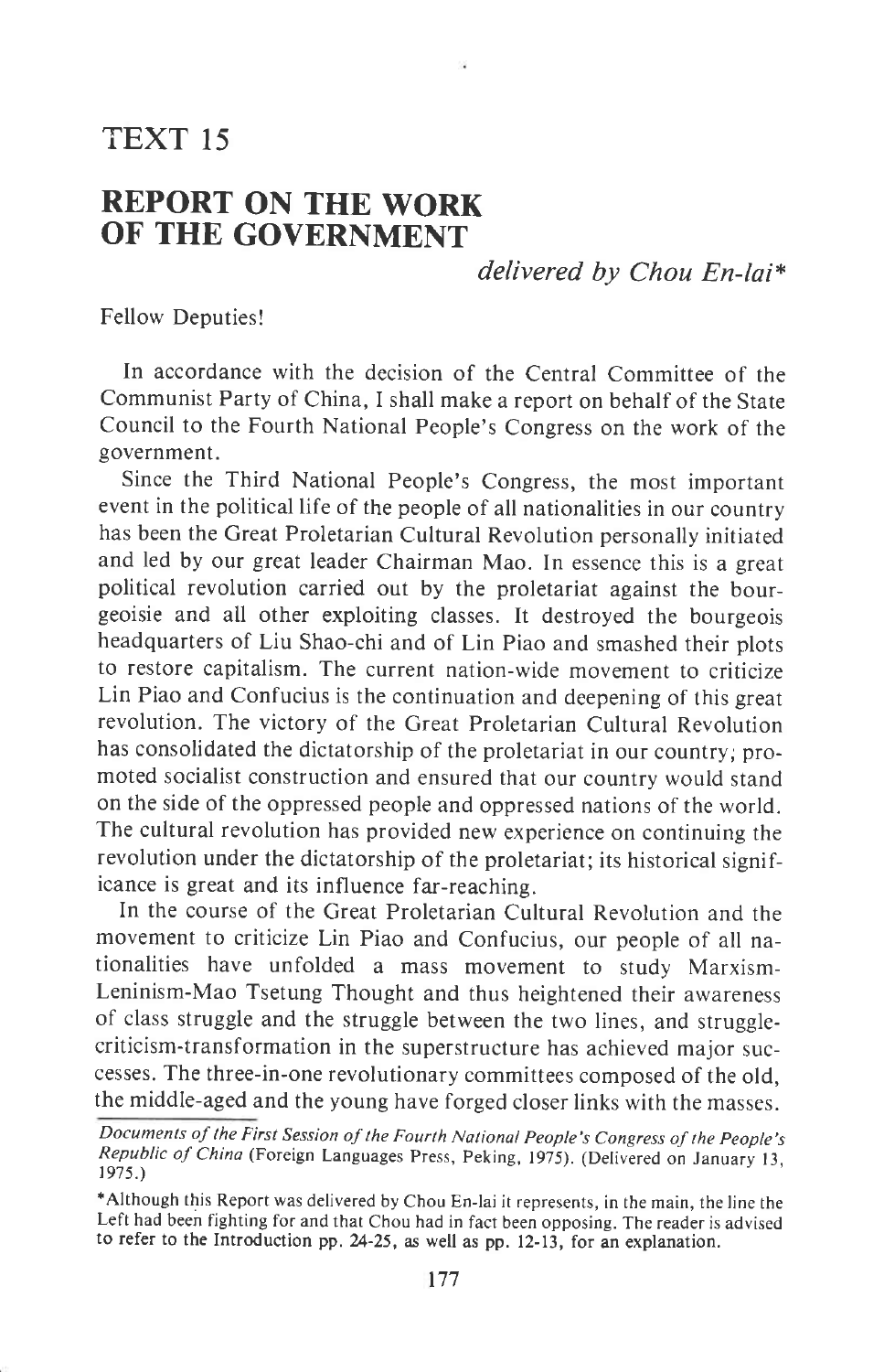Successors to the cause of the proletarian revolution are maturing in large numbers. The proletarian revolution in literature and art exemplified by the model revolutionary theatrical works is developing in depth. The revolution in education and in health work is thriving. The cadres and the workers, peasants, soldiers, students and commercial workers are persevering on the May 7th road. Over a million barefoot doctors are becoming more competent. Nearly ten million school graduates have gone to mountainous and other rural areas. With the participation of workers, peasants and soldiers the Marxist theoretical contingents are expanding. The emergence of all these new things has strengthened the all-round dictatorship of the proletariat over the bourgeoisie in the realm of the superstructure, and this further helps consolidate and develop the socialist economic base.

We have overfulfilled the Third Five-Year Plan and will successfully fulfil the Fourth Five-Year Plan in 1975. Our country has won good harvests for thirteen years running. The total value of agricultural output for 1974 is estimated to be 51 per cent higher than that for 1964. This fully demonstrates the superiority of the people's commune. While China's population has increased 60 per cent since the liberation of the country, grain output has increased 140 per cent and cotton 470 per cent. In a country like ours with a population of nearly 800 million, we have succeeded in ensuring the people their basic needs in food and clothing. Gross industrial output for 1974 is estimated to be 190 per cent more than 1964, and the output of major products has greatly increased. Steel has increased 120 per cent, coal 91 per cent, petroleum 650 per cent, electric power 200 per cent, chemical fertilizer 330 per cent, tractors 520 per cent, cotton yarn 85 per cent and chemical fibres 330 per cent. Through our own efforts in these ten years we have completed 1,100 big and medium-sized projects, successfuly carried out hydrogen bomb tests and launched man-made earth satellites. In contrast to the economic turmoil and inflation in the capitalist world, we have maintained a balance between our national revenue and expenditure and contracted no external or internal debts. Prices have remained stable, the people's livelihood has steadily improved and socialist construction has flourished. Reactionaries at home and abroad asserted that the Great Proletarian Cultural Revolution would certainly disrupt that the Great Profetamin Cundrill Resolution but facts have now given

them a strong rebuttal.<br>Along with the people of other countries, we have won tremendous victories in the struggle against colonialism and imperialism, and in particular against the hegemonism of the superpowers. We have smashed imperialist and social-imperialist encirclement, blockade, aggression and subversion, and have strengthened our unity with the people of all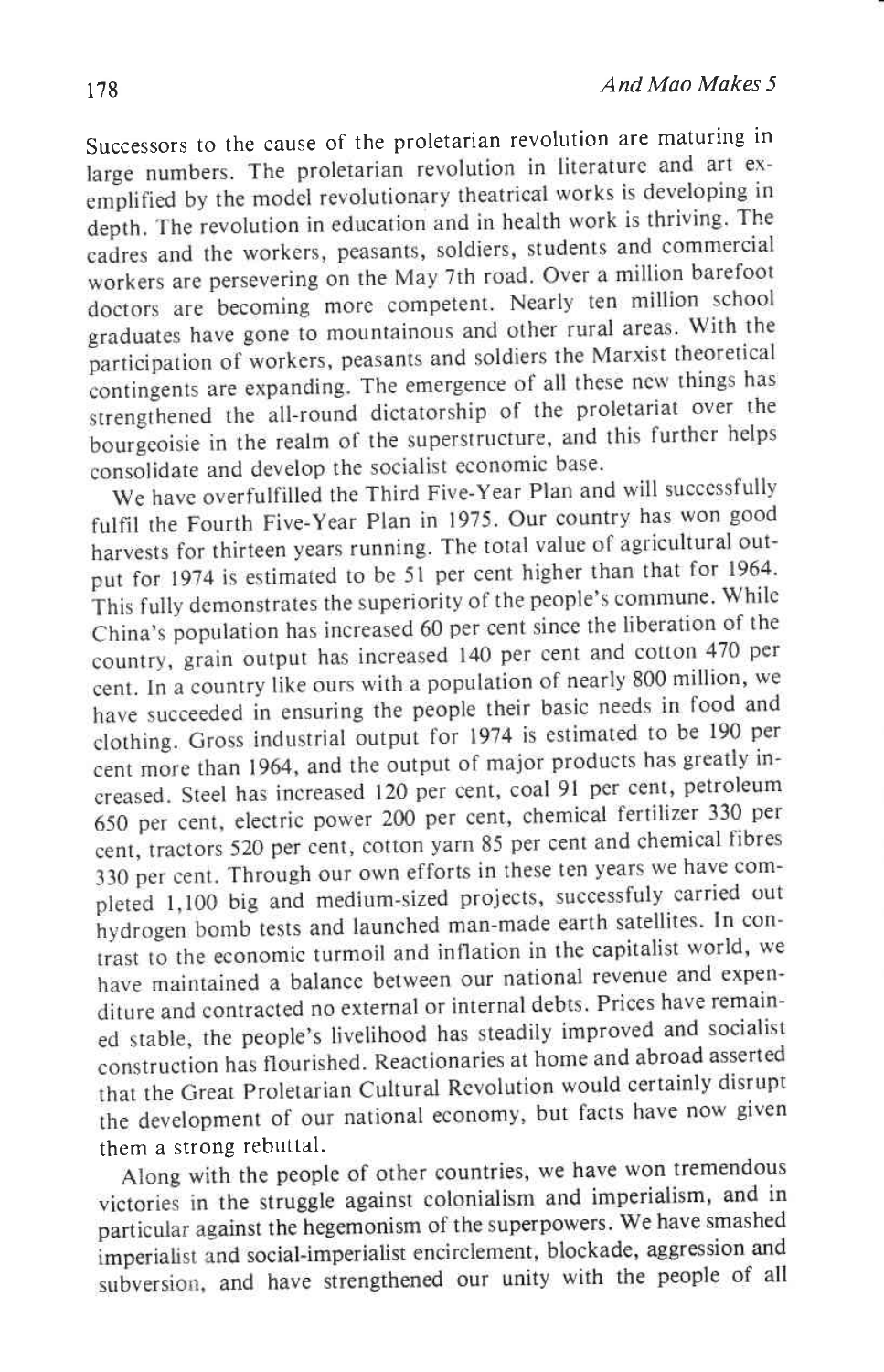countries, and especially the third world countries. China's seat in the United Nations, of which she had long been illegally deprived, has been restored to her. The number of countries having diplomatic relations with us has increased to nearly 100, and more than 150 countries and regions have economic and trade relations and cultural exchanges with us. Our struggle has won widespread sympathy and support from the people of all countries. We have friends all over the world.

Tempered in the Great Proletarian Cultural Revolution and the movement to criticize Lin Piao and Confucius, our people of all nationalities are more united and our army has grown stronger. Our great motherland is still more consolidated. All our successes are great victories for Marxism-Leninism-Mao Tsetung Thought and for Chairman Mao's revolutionary line.

Fellow Deputies!

The Tenth National Congress of our Party again elucidated the Party's basic line and policies formulated by Chairman Mao for the entire historical period of socialism, and pointed out even more clearly the orientation for continuing the revolution under the dictatorship of the proletariat. Under the leadership of the Party Central Committee headed by Chairman Mao, the people of all our nationalities should unite still more closely, adhere to the Party's basic line and policies, endeavour to fulfil the various fighting tasks set forth by the Party's Tenth Congress, consolidate and enhance the victories of the Great Proletarian Cultural Revolution and strive for new victories in socialist revolution and socialist construction.

Our primary task is to continue to broaden, deepen and persevere in the movement to criticize Lin Piao and Confucius. The struggle between the two classes, the proletariat and the bourgeoisie, between the two roads, the socialist and the capitalist, and between the two lines, the Marxist and the revisionist, is long and tortuous and at times even becomes very acute, We must never relax our criticism of Lin Piao and Confucius because of the big successes already achieved in this movement. We should go on deepening the criticism of Lin Piao's revisionist line and the doctrines of Confucius and Mencius, and in line with the principle of "making the past serve the present," sum up the historical experience of the struggle between the Confucian and the Legalist schools and of class struggle as a whole, build up a vast Marxist theoretical force in the course of struggle and use Marxism to occupy all spheres in the superstructure. The key to the fulfilment of this task is for the cadres and the masses to study works by Marx, Engels, Lenin and Stalin and by Chairman Mao assiduously in order to arm themselves with the basic theories of Marxism. Through the criticism of Lin Piao and Confucius, we should further advance the revolution in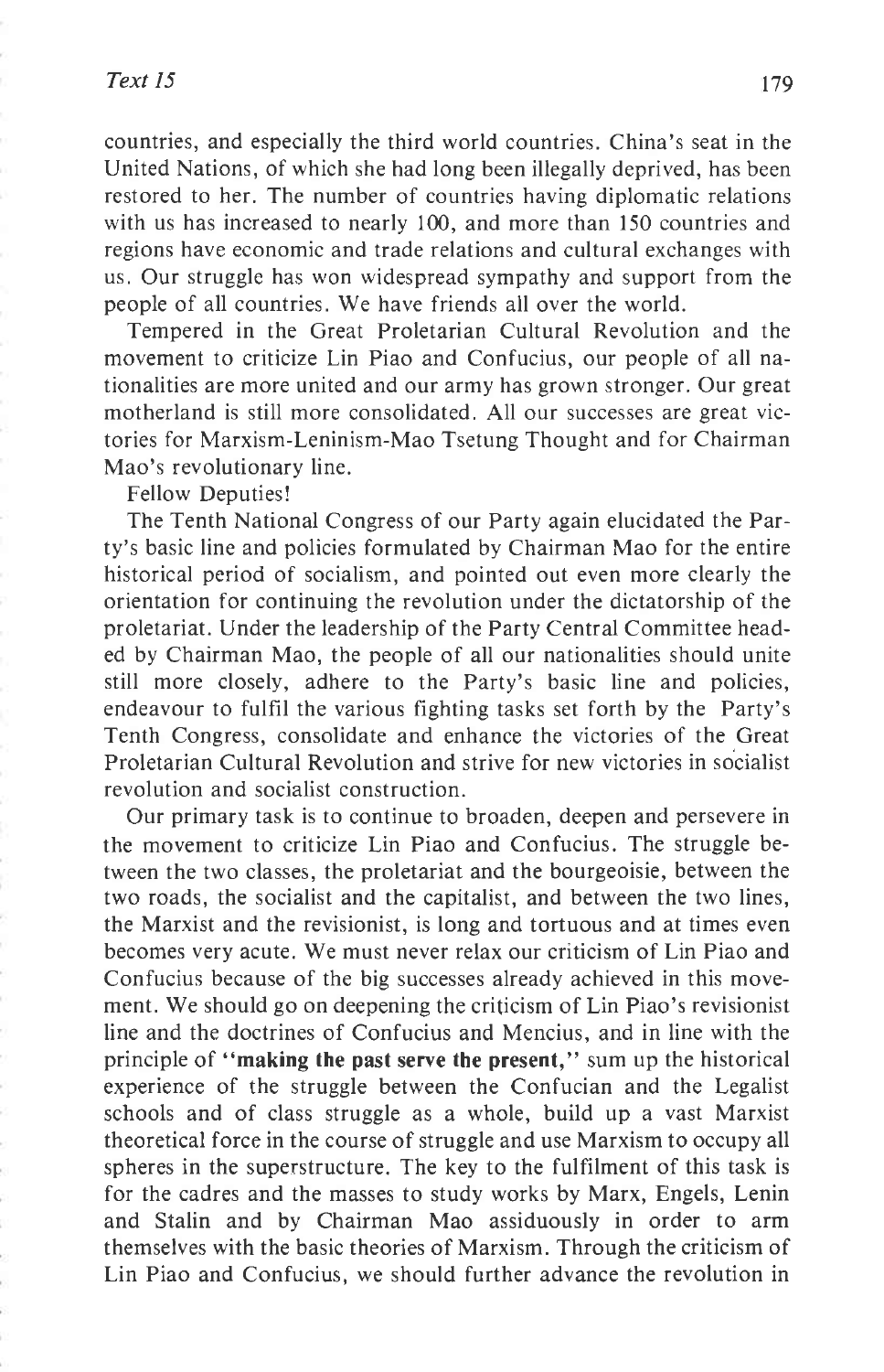literature and art, in education and in health work, promote strugglecriticism-transformation on various fronts and support all the new things so as the better to keep to the socialist orientation.

Under the leadership of the Party, we should strengthen revolutionary committees at all levels. Leading bodies at all levels should become more conscious of the need to implement Chairman Mao's revolutionary line and should maintain closer ties with the masses. We should make active efforts to train young cadres, women cadres and minority nationality cadres, and make a point of selecting outstanding workers and poor and lower-middle peasants for leading posts. We should have better staff and simpler administration with fewer levels. New and veteran cadres should learn from each other and strengthen their unity, and they should be ready to work at any post, high or low, persist in collective productive labour and wholeheartedly serve the people.

we should strictly distinguish between the two different types of contradictions and handle them correctly, implement the Party's policies conscientiously and ensure that the task of consolidating the dictatorship of the proletariat is fulfilled right through to the grass-roots level. We should rely on the broad masses to deal steady, accurate and hard blows at the handful of class enemies, with the emphasis on accuracy. We should earnestly strive to do well in resolving contradictions among the people with democratic methods in accordance with the principle of "unity-criticism and self-criticism-unity," and thus give full play to the masses' enthusiasm for socialism.

"The unification of our country, the unity of our people and the unity of our various nationalities-these are the basic guarantees of the sure triumph of our cause." We should strengthen the great unity of the people of all our nationalities. We should wholeheartedly rely on the working class and the poor and lower-middle peasants, unite with the other working people and the many intellectuals and further develop the revolutionary united front which, led by the working class and based on the worker-peasant alliance, includes the patriotic democratic parties, patriotic personages, patriotic overseas Chinese and our compatriots in Hongkong and Macao. We should unite over 95 per cent of the cadres and the masses and unite with all the forces that can be united with in a joint effort to build our great socialist motherland.

Socialist revolution is the powerful engine for developing the social productive forces. We must adhere to the principle of "grasping revolution, promoting production and other work and preparedness against war," and with revolution in command, work hard to increase production and speed up socialist construction so that our socialist system will have a more solid material foundation.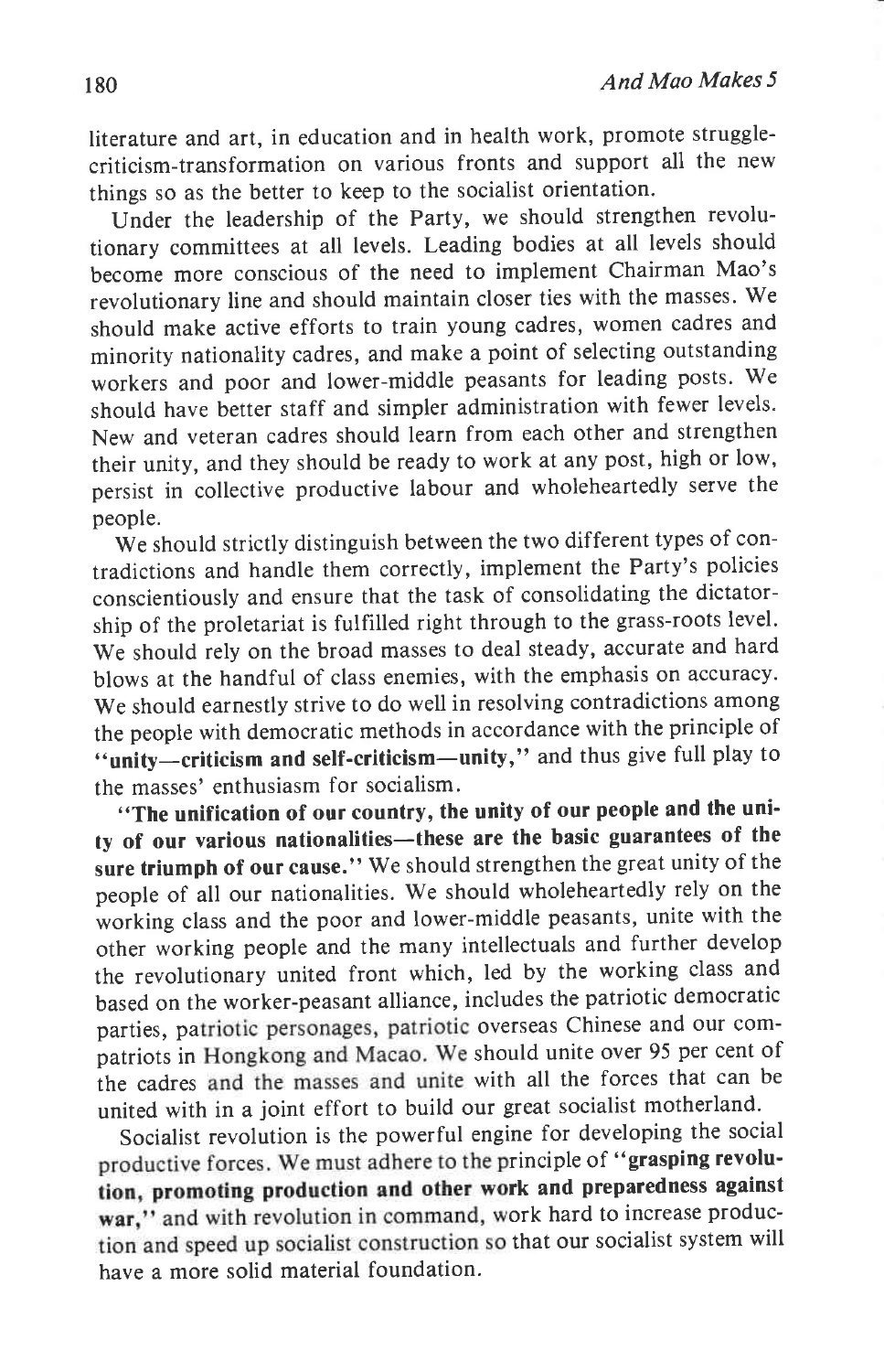On Chairman Mao's instructions, it was suggested in the report on the work of the government to the Third National People's Congress that we might envisage the development of our national economy in two stages beginning from the Third Five-Year Plan: The first stage is to build an independent and relatively comprehensive industrial and economic system in l5 years, that is, before 1980; the second stage is to accomplish the comprehensive modernization of agriculture, industry, national defence and science and technology before the end of the century, so that our national economy will be advancing in the front ranks of the world.

We should fulfil or overfulfil the Fourth Five-Year Plan in 1975 in order to reinforce the foundations for completing the first stage before 1980 as envisaged above. In light of the situation at home and abroad, the next ten years are crucial for accomplishing what has been envisaged for the two stages. In this period we shall not only build an independent and relatively cornprehensive industrial and economic system, but march towards the splendid goal set for the second stage. With this objective in mind, the State Council will draw up a long-range ten-year plan, five-year plans and annual plans. The ministries and commissions under the State Council and the local revolutionary committees at all levels down to the industrial and mining enterprises and production teams and other grass-roots units should all arouse the masses to work out their plans through full discussion and strive to attain our splendid goal ahead of time.

In order to keep on expanding our socialist economy, we must persist in the general line of "going all out, aiming high and achieving greater, faster, better and more economical results in building socialism" and continue to apply the policy of "taking agriculture as the foundation and industry as the leading factor" and the series of policies of walking on two legs. We should work out the national economic plan in this order of priorities: agriculture, light industry, heavy industry. We should give full play to the initiative of both central and local authorities under the state's unified planning. We should implement the "Charter of the Anshan Iron and Steel Company" still better and deepen the mass movements—"In industry, learn from Taching" and "In agriculture, learn from Tachai."

While tackling economic tasks, our leading comrades at all levels must pay close attention to the socialist revolution in the realm of the superstructure and keep a firm grasp on class struggle and the struggle between the two lines. Only when we do well in revolution is it possible to do well in production. We should thoroughly criticize revisionism, criticize capitalist tendencies and criticize such erroneous ideas and styles of work as servility to things foreign, the doctrine of trailing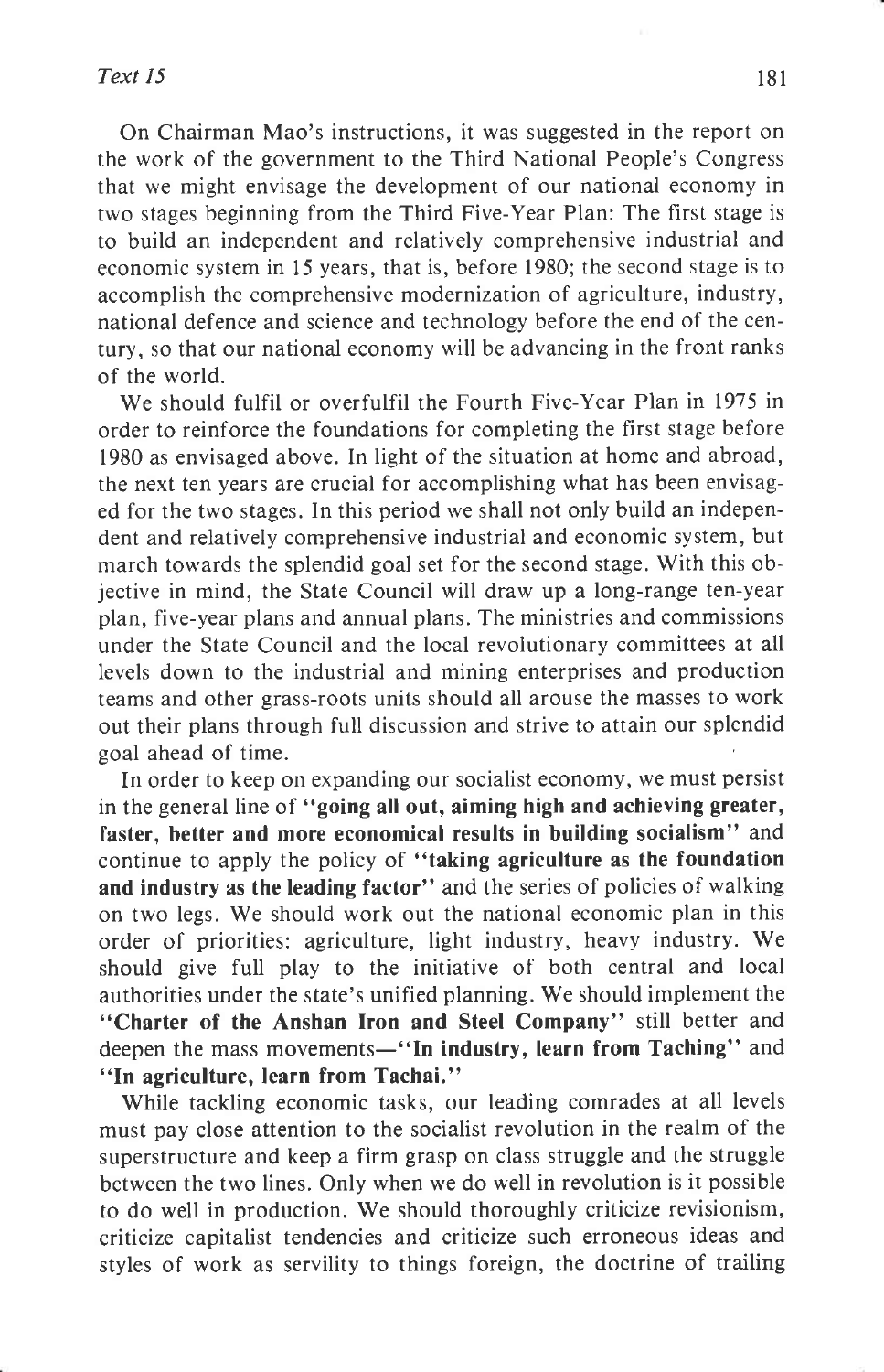behind at a snail's pace, and extravagance and waste.

Chairman Mao points out, "Rely mainly on our own efforts while making external assistance subsidiary, break down blind faith, go in for industry, agriculture and technical and cultural revolutions independently, do away with slavishness, bury dogmatism, learn from the good experience of other countries conscientiously and be sure to study their bad experience too, so as to draw lessons from it. This is our line." This line has enabled us to break the imperialist blockade and withstand social-imperialist pressure, and the progress of our economy has been sound and vigorous all along, regardless of economic fluctuations and crises in the capitalist world. We must always adhere to this line.

Fellow Deputies!

The present international situation is still characterized by great disorder under heaven, a disorder which is growing greater and greater. The capitalist world is facing the most serious economic crisis since the war, and all the basic contradictions in the world are sharpening. On the one hand, the trend of revolution by the people of the world is actively developing; countries want independence, nations want liberation, and the people want revolution-this has become an irresistible historical current. On the other hand, the contention for world hegemony between the two superpowers, the United States and the Soviet Union, is becoming more and more intense. Their contention has extended to every corner of the world, the focus of their contention being Europe. Soviet social-imperialism "makes a feint to the east while attacking in the west." The two superpowers, the United States and the Soviet Union, are the biggest international oppressors and exploiters today, and they are the source of a new world war. Their fierce contention is bound to lead to world war some day. The people of all countries must get prepared. Detente and peace are being talked about everywhere in the world; it is precisely this that shows there is no detente, let alone lasting peace, in this world. At present, the factors for both revolution and war are increasing. Whether war gives rise to revolution or revolution prevents war, in either case the international situation will develop in a direction favourable to the people and the future of the world will be bright.

We should continue to implement Chairman Mao's revolutionary line in foreign affairs, always keep the people in mind, place our hopes on them and do our external work better. We should uphold proletarian internationalism and strengthen our unity with the socialist countries and all the oppressed people and oppressed nations of the world, with each supporting the other. We should ally ourselves with all the forces in the world that can be allied with to combat colonialism,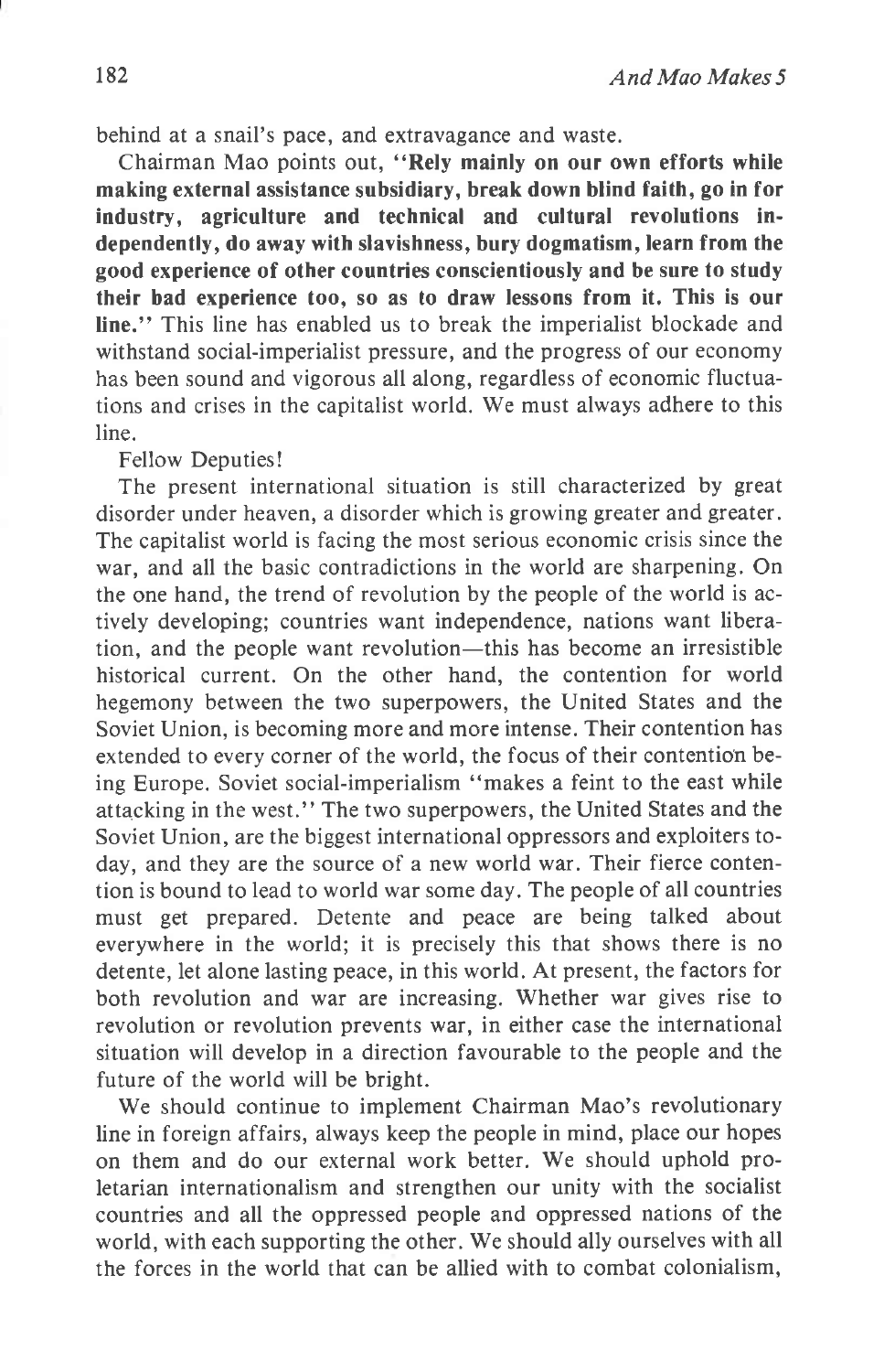imperialism and above all superpower hegemonism. We are ready to establish or develop relations with all countries on the basis of the Five Principles of Peaceful Coexistence.

The third world is the main force in combating colonialism, imperialisrn and hegemonism. China is a developing socialist country belonging to the third world. We should enhance our unity with the countries and people of Asia, Africa and Latin America and resolutely support them in their struggle to win or safeguard national independence, defend their state sovereignty, protect their national resources and develop their national economy. We firmly support the just struggles of the people of Korea, Viet Nam, Cambodia, Laos, Palestine and the Arab countries as well as countries in southern Africa, We support the countries and people of the second world in their struggle against superpower control, threats and bullying. We support the efforts of West European countries to get united in this struggle. We are ready to work together with the Japanese Government and people to promote friendly and good-neighbourly relations between the two countries on the basis of the Sino-Japanese Joint Statement.

There exist fundamental differences between China and the United States. Owing to the joint efforts of both sides the relations between the two countries have improved to some extent in the last three years, and contacts between the two peoples have developed. The relations between the two countries will continue to improve so long as the principles of the Sino-American Shanghai Communique are carried out in earnest.

The Soviet leading clique have betrayed Marxism-Leninism, and our debate with them on matters of principle will go on for a long time. However, we have always held that this debate should not obstruct the maintenance of normal state relations between China and the Soviet Union. The Soviet leadership have taken a series of steps to worsen the relations between the two countries, conducted subversive activities against our country and even provoked armed conflicts on the border. In violation of the understanding reached between the Premiers of China and the Soviet Union as early as 1969, they refuse to sign the agreement on the maintenance of the status quo on the border, the prevention of armed conflicts and the disengagement of the armed forces of the two sides in the disputed areas on the border, an agreement which includes the non-use of force against each other and mutual non-aggression. Hence the negotiations on the Sino-Soviet boundary question have so far yielded no results. They even deny the existence of the disputed areas on the Sino-Soviet border, and they even refuse to do anything about such matters as the disengagement of the armed forces of the two sides in the disputed areas on the border and the prevention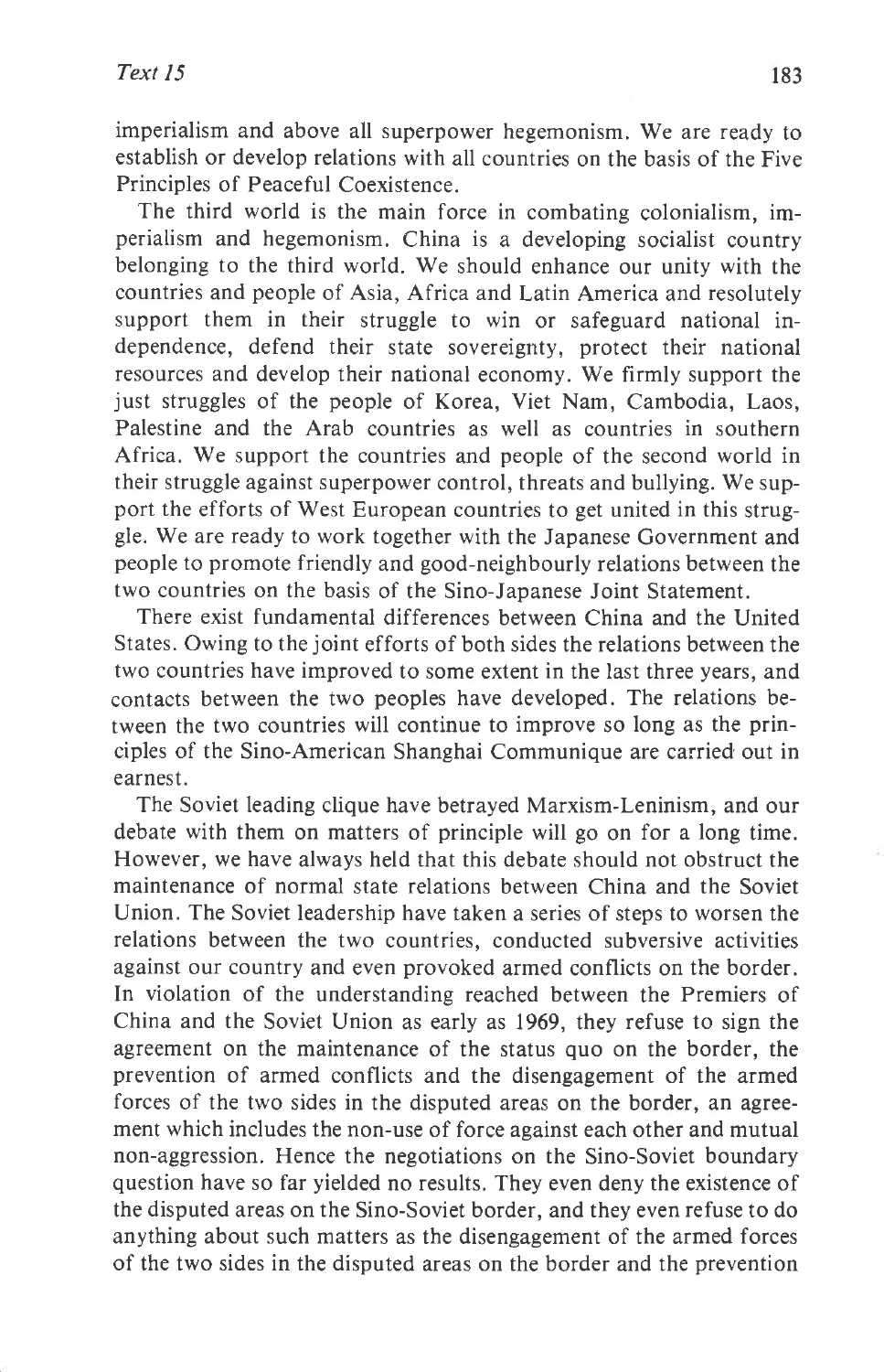of armed conflicts; instead they talk profusely about empty treaties on the non-use of force against each other and mutual non-aggression. So what can their real intention be if not to deceive the Soviet people and world public opinion? We wish to advise the Soviet leadership to sit down and negotiate honestly, do something to solve a bit of the problem and stop playing such deceitful tricks.

Chairman Mao teaches us, "Dig tunnels deep, store grain everywhere, and never seek hegemony." "Be prepared against war, be prepared against natural disasters, and do everything for the people." We should maintain vigilance, strengthen our defence and be prepared against war. The heroic People's Liberation Army shoulders the giorious task of defending the motherland. The whole army should resolutely implement Chairman Mao's line for army building to strengthen the army and enhance preparedness against war. We should build the people's militia conscientiously and well. Together with the people of all our nationalities, the People's Liberation Army and the masses of the people's militia should be ready at all times to wipe out any enemy that dares intrude.

We are determined to liberate Taiwan! Fellow country men in Taiwan and people of the whole country, unite and work together to achieve the noble aim of liberating Taiwan and unifying the motherland!

Fellow Deputies!

In the excellent situation prevailing at home and abroad, we should first of all run china's affairs well and strive to make a greater contribution to humanitY.

We must bear firmly in mind Chairman Mao's teachings and grasp major issues, grasp the line, and adhere to these fundamental principles, "Practise Marxism, and not revisionism; unite, and don't split; be open and aboveboard, and don't intrigue and conspire."

we must resolutely support the centralized leadership of the Party. "Of the seven sectors-industry, agriculture, commerce, culture and education, the Army, the government and the Party-it is the Party that exercises overall leadership." We must put all fields of work under the unified leadership of the Party committees at various levels.

We must carry forward the glorious tradition of observing discipline, conscientiously practise democratic centralism, and, on the basis of Chairman Mao's revolutionary line, achieve "unity in thinking, policy, plan, command and action."

We must persist in the mass line: "From the masses, to the masses;" we must have unshakable faith in the vast majority of the masses and firmly rely on them. Both in revolution and in construction, we should boldly arouse the people and unfold vigorous mass movements.